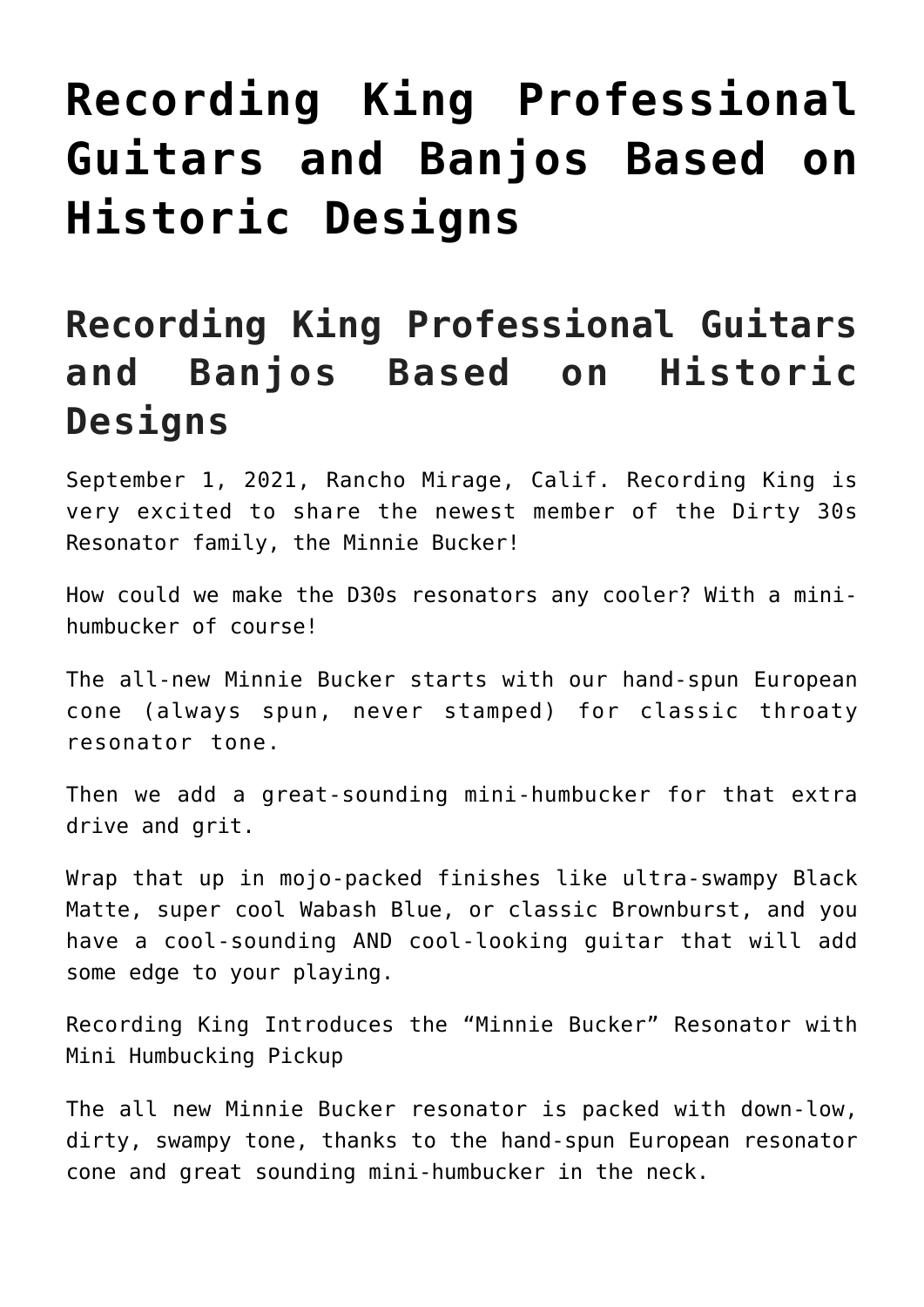Recording King proudly introduces the Minnie Bucker — a minihumbucker equipped, single  $\theta$  size wood body resonator  $-$  to the best-selling Dirty 30s lineup.

If you're looking to add a bit of grit to your playing, the Minnie Bucker's mini humbucker can go from just a swampy touch of dirt, to crazy blues crunch. The responsive pickup helps tone freaks like you dial in the perfect tone using only your hands.

Adding a pickup would mean nothing if these guitars didn't start with the most fundamental building blocks of great resonator tone. The top-shelf Recording King hand-spun European resonator cone delivers classic throaty, honky resonator goodness. (Always check your cones, make sure your next resonator has a spun cone, never stamped! –Travis Atz, RK Director of Product)

Likewise, the small body design pairs perfectly with the pedestal soundwell and 12-fret neck joint for a guitar that's lively, loud and resonant, but small enough to take anywhere.

It sounds great acoustically too, thanks to a spruce soundboard and a biscuit bridge, so you'll have all the classic reso sound on tap whether you plug in or not.

Experience a new sound for all your Bluegrass songs and the dirty 30's style (The Bluegrass Standard)

It wouldn't be a Dirty 30s guitar without the classic RK design mojo, and the Minnie Bucker is no exception. Available in ultra-swampy Black Matte, super cool Wabash Blue (both with checkerboard purfling) and classic Brownburst.